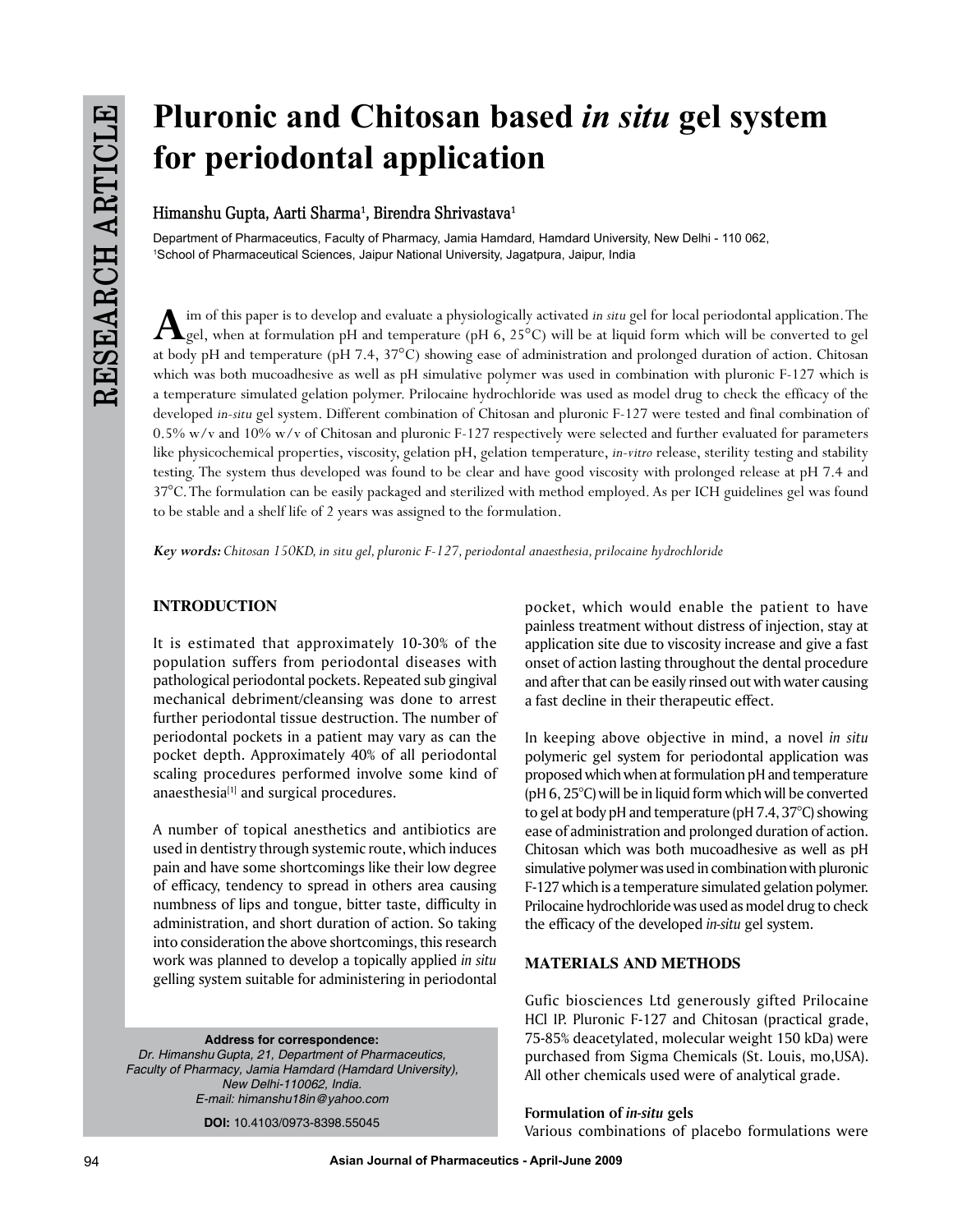developed and evaluated for their characteristics. Chitosan was dissolved in phosphate buffer system and pH was adjusted to 5.5-6.0 by 1% acetic acid. Pluronic F-127 was dissolved in normal saline, pH 7.4. Viscosity was measured using Brookfield's viscometer (model DV II, spindle no. 02, at 20 rpm), while clarity was examined through visual inspection. Different combinations tested are shown in Table 1. Selection or rejection of the formulation is based on their clarity and viscosity of the formed gel at pH 7.4 and 37°C temperature.

From the above data formulation 5 consisting of Chitosan  $(0.5\%$  w/v) and pluronic F-127 (10% w/v) was found to form a good clear gel and was used for further studies.

#### **Preparation of medicated formulation**

For periodontal anaesthetic activity prilocaine HCl was prescribed in a dose of 5%. Hence a dose of 5% was used during formulation. Complete formulae for developed formulation were shown in Table 2.

## **Physiocochemical characteristics**

Medicated formulation was tested for their physicochemical characteristics:

#### *Clarity*

The clarity of the formulations after and before gelling was determined by visual examination of the formulations under light alternatively against white and black backgrounds.

#### *Gelation pH and temperature*

Formulation was taken in a beaker and 1M NaOH was added dropwise with continuous stirring. Temperature was gradually increased and checked by thermometer. pH was checked using pH meter (Equitronics digital pH meter) and viscosity was determined at regular intervals. The pH and temperature at which sudden change in viscosity was observed were noted as gelation pH and gelation temperature respectively [Table 3].

#### *Viscosity*

Viscosity of formulations was determined by using Brookfield's viscometer (model DV II, spindle no. 02, at 20 rpm).

#### *Refractive index*

Refractive index of the formulation were determined by Abbe's refractometer. Data is shown in Table 3.

## *In-vitro* **drug release**

Medicated formulation screened out from the rheological studies and physical characterizations were subjected to *in-vitro* release studies using the dialysis technique.<sup>[2]</sup> 1 ml formulation was taken in the dialysis tubes (Sigma chemicals, USA), which was suspended in beaker at  $37 \pm 0.5^{\circ}$ C containing 100 ml simulated fluid (sodium chloride 0.670 g, sodium bicarbonate 0.200 g, calcium chloride dehydrate 0.008 g, and purified water q.s. 100g)

#### **Table 1: Combinations of Chitosan/ Pluronic F-127 studied**

| Chitosan (% w/v) | <b>Pluronic</b><br>F-127<br>$(% \mathbf{w}$ (% w/v) | Gelling<br>capacity |
|------------------|-----------------------------------------------------|---------------------|
| 0.25             |                                                     | $\ddot{}$           |
| 0.5              | 7                                                   | $^{++}$             |
| 0.25             | 9                                                   | $^{++}$             |
| 0.5              | 9                                                   | $^{++}$             |
| 0.5              | 10                                                  | $^{+ + +}$          |
| 0.25             | 10                                                  | $^{++}$             |
| 0.25             | 14                                                  | $^{+ + +}$          |
| 0.5              | 14                                                  | $^{++}$             |

*\** Values are expressed as mean ± S.D. (n = 5)

| Table 2: Formula of the developed in situ formulation |  |  |
|-------------------------------------------------------|--|--|
|-------------------------------------------------------|--|--|

| Ingredients    | Concentration (w/v)% |
|----------------|----------------------|
| Prilocaine HCI |                      |
| Chitosan       | 0.5                  |
| Pluronic F-127 | 10                   |
| Methyl paraben | 0.1                  |
| Water (g.s.)   | 100                  |

#### **Table 3: Physicochemical properties of the developed**  *in situ* **gel formulation**

| Parameter                                                                             | <b>Inference</b>  |  |
|---------------------------------------------------------------------------------------|-------------------|--|
| Clarity                                                                               | Clear solution    |  |
| рH                                                                                    | $6.1 - 6.3$       |  |
| Gelation temperature                                                                  | $35-37$ °C        |  |
| Gelation pH                                                                           | $7.2 - 7.4$       |  |
| Refractive index                                                                      | 1.332-1.335       |  |
| Viscosity (at $25-27$ °C and pH 6.0-6.4)                                              | $70 \pm 5$ cps    |  |
| Viscosity (at $35-37^{\circ}$ C and pH 7.2-7.4)                                       | $2000 \pm 10$ cps |  |
| *\/oluon are expressed as mean $+$ $\overline{C}$ $\overline{D}$ $(n = \overline{E})$ |                   |  |

Values are expressed as mean  $\pm$  S.D. (n = 5)

pH 7.4 and 37°C under continuous stirring. Aliquots of medium were withdrawn at different time intervals and equal volumes of fresh media were added to replace the withdrawn samples. Withdrawn samples were diluted appropriately and absorbances of the samples were determined by U.V. spectrophotometrically at  $\lambda_{\text{max}}$  230 nm. Cumulative percent drug released was calculated. Data is represented graphically in Figure 1.

# **Packaging, sterilization and test for sterility**

The optimized formulations were packaged and sterilized. The tests for sterility were also conducted on these formulations as per IP 1996.[3] The optimized *in-situ* gel system was packed in amber colored bottle each fitted with a teat. All packs were sterilized by autoclaving at 121°C for 20 min at 15 psi. The inoculated culture media for bacteria and fungi were incubated at  $32 \pm 1^{\circ}$ C and  $25 \pm 1^{\circ}$ C respectively in a BOD incubator. Results were based on visual observations for appearance of turbidity in culture media after every day for a period of 14 days.

## *Stability studies according to ICH guidelines*

The international conference on harmonization (ICH) Tripartite Guidelines defines the stability testing requirements for a registration application. 3 packs of formulation were subjected